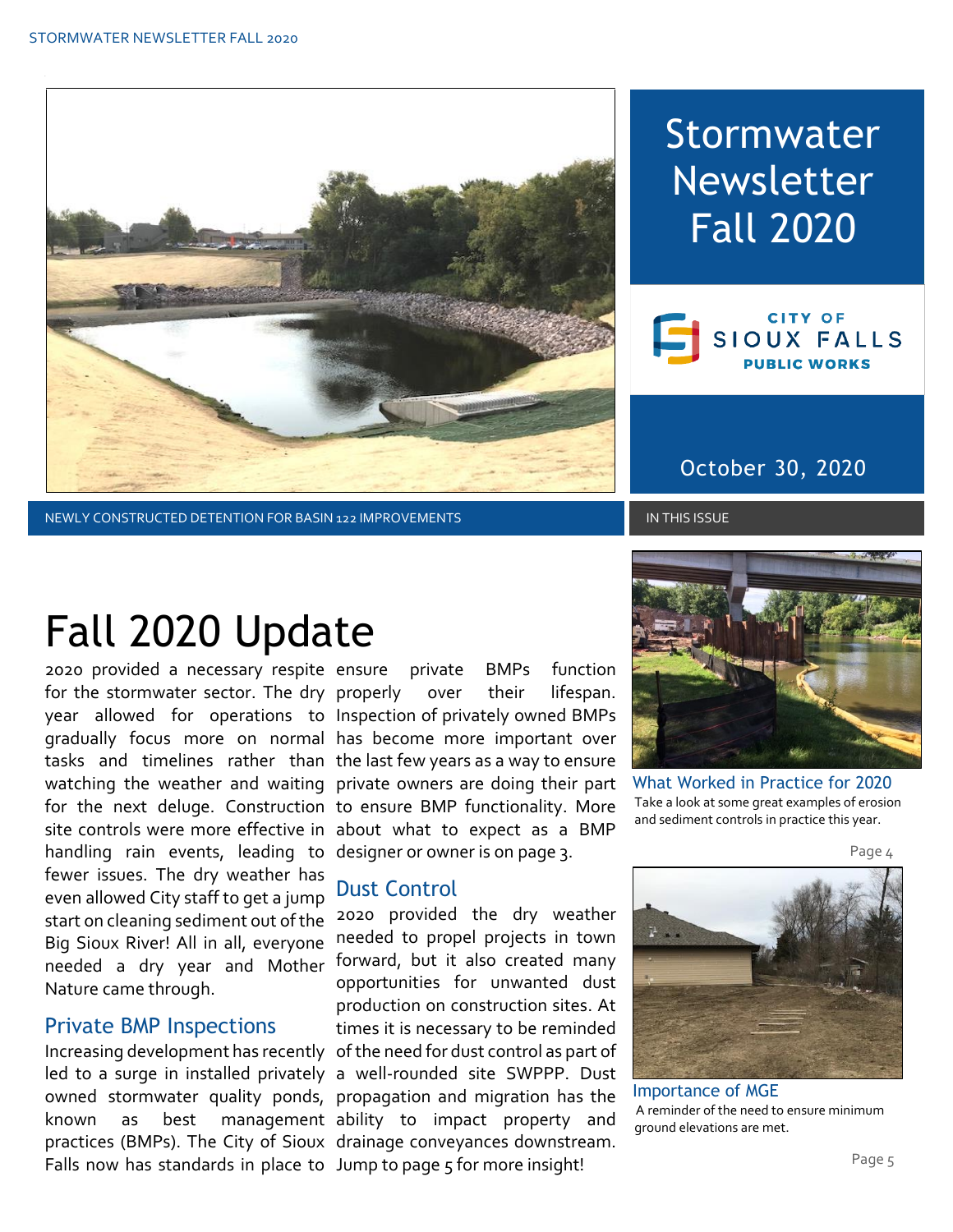### Individual Lot Grading—From Cradle to Grave

Development within the Sioux Falls area is still moving at a rapid pace. With this pace comes many opportunities for individuals to build homes and businesses on individual lots. There are numerous items on a to-do list for individual lots just as there are for larger developments. A lot within a larger common plan for development is typically covered under the minor impact construction site (MICS) umbrella. With this in place, the developer takes responsibility for environmental permitting through the State of South Dakota while typically signing agreements with individual lot builders. The agreements call for lot owners to take all responsibility for items such as erosion and sediment control, building permitting, and eventual stabilization of their lots.



Once a lot is platted and sold, the first tasks to tackle are to apply for a proper building permit and check into what must be done to comply with the development's specific erosion and sediment control plan (ESCP). Once permitting is complete, erosion controls must be installed correctly before beginning any grading or excavation. Erosion controls for individual lots typically consist of silt fence and vehicle tracking controls. A developer may allow for current controls such as existing sediment basins and diversion to be utilized, but that must be agreed upon prior to initiating work. During the project, any sediment leaving the construction area will be the responsibility of the lot owner.

When the end of a project is nearing, it is wise to double check if the lot grades match up well with the development's approved drainage plan. Grades must allow water to flow from lots to approved points of discharge in order to ensure there are no adverse effects on upstream or downstream neighbors. Minimum ground elevations around structures also need to be considered at this time, so be sure to check with the developer to ensure all site grading is in good shape before moving on to the final step in the process.

Establishing vegetation is the last item to tackle before completing an individual lot construction process. Typically, a developer ensures the lot buyer signs a notice of stabilization requirement during the lot buying process. This stipulates the need for the lot owner and builder to comply with stabilization requirements set forth in Sioux Falls City Code. Once a lot is at final grade, lot stabilization via seeding and mulching or sod placement must begin within two weeks. Remember, high quality topsoil placed at depths of 12" or more accelerates vegetative growth by promoting infiltration of stormwater! Once the next typical growing season hits and vegetation starts establishing, the project is considered final.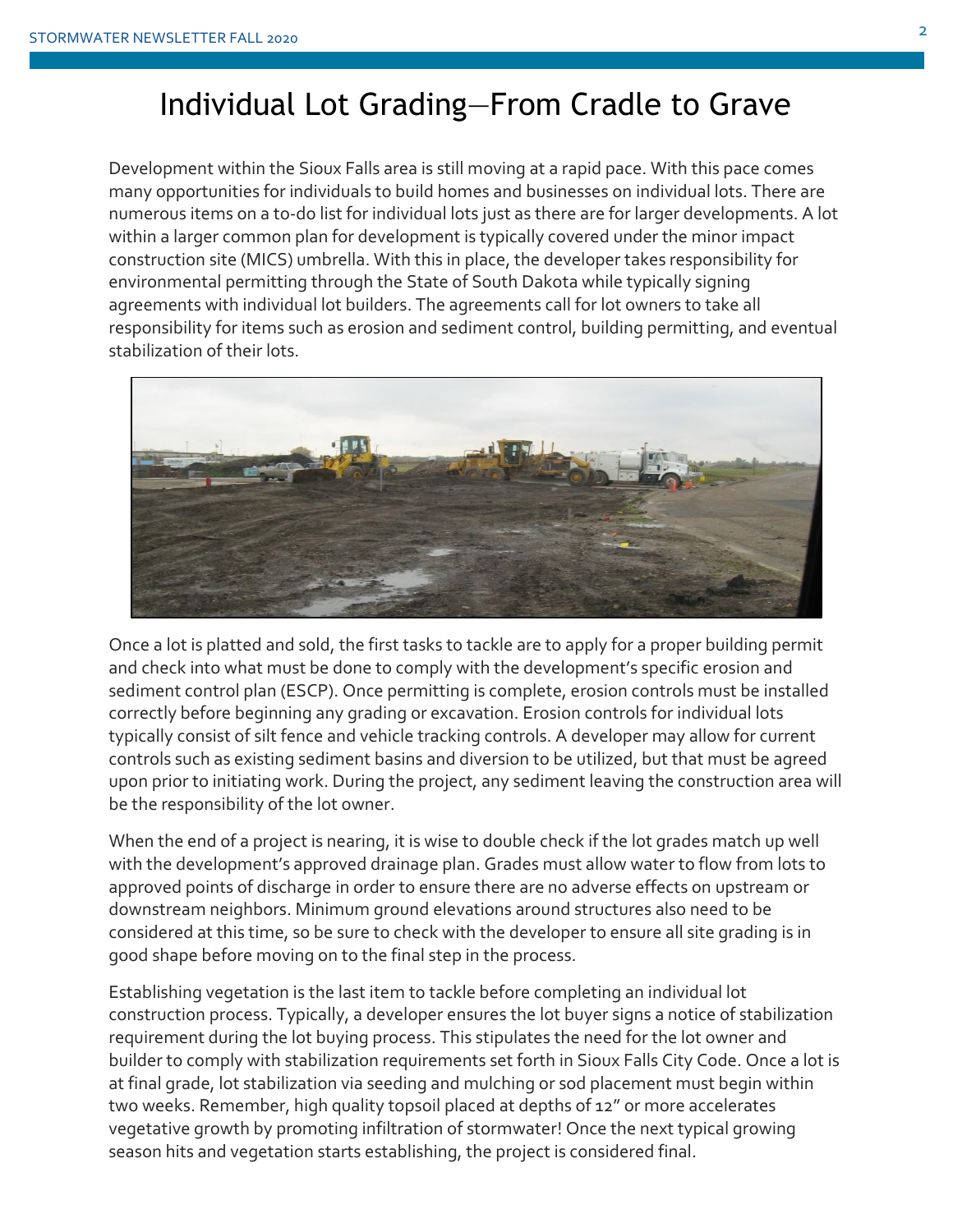### Importance of Privately Owned BMP Inspections

What is a BMP and why are they important? A BMP or Best Management Practice is an engineered system that treats stormwater flows prior to draining off the site. Private BMPs generally look like small ponds or depressed areas on the outer edge of a site. There are currently over 400 private BMPs, such as the one pictured below, across the City of Sioux Falls to help protect our local water bodies.



Each rooftop, parking lot, and street collects pollutants. These pollutants are washed away with every rainstorm and end up in downstream water bodies if they do not filter through a BMP. All BMP filters eventually need routine inspection and maintenance to properly function. An improperly maintained BMP results in poor water quality discharge and unwanted flooding to the surrounding infrastructure, much like what is pictured above.

The City of Sioux Falls routinely inspects private BMPs to protect life and property, uphold City stormwater standards, and ensure that we are doing our part to follow the Federal Clean Water Act. Each inspection starts by sending the property owner a letter to inform them that an inspection will take place during the current year. City staff will then visit the site and conduct a routine inspection to look for any items that are out of compliance. These items are based on the BMP design type that was chosen to treat the site. After the inspection a second letter is sent to the property owner informing them of any necessary maintenance that needs to take place. It is then up to the property owner to ensure that the BMP is in working order per the engineered design plan.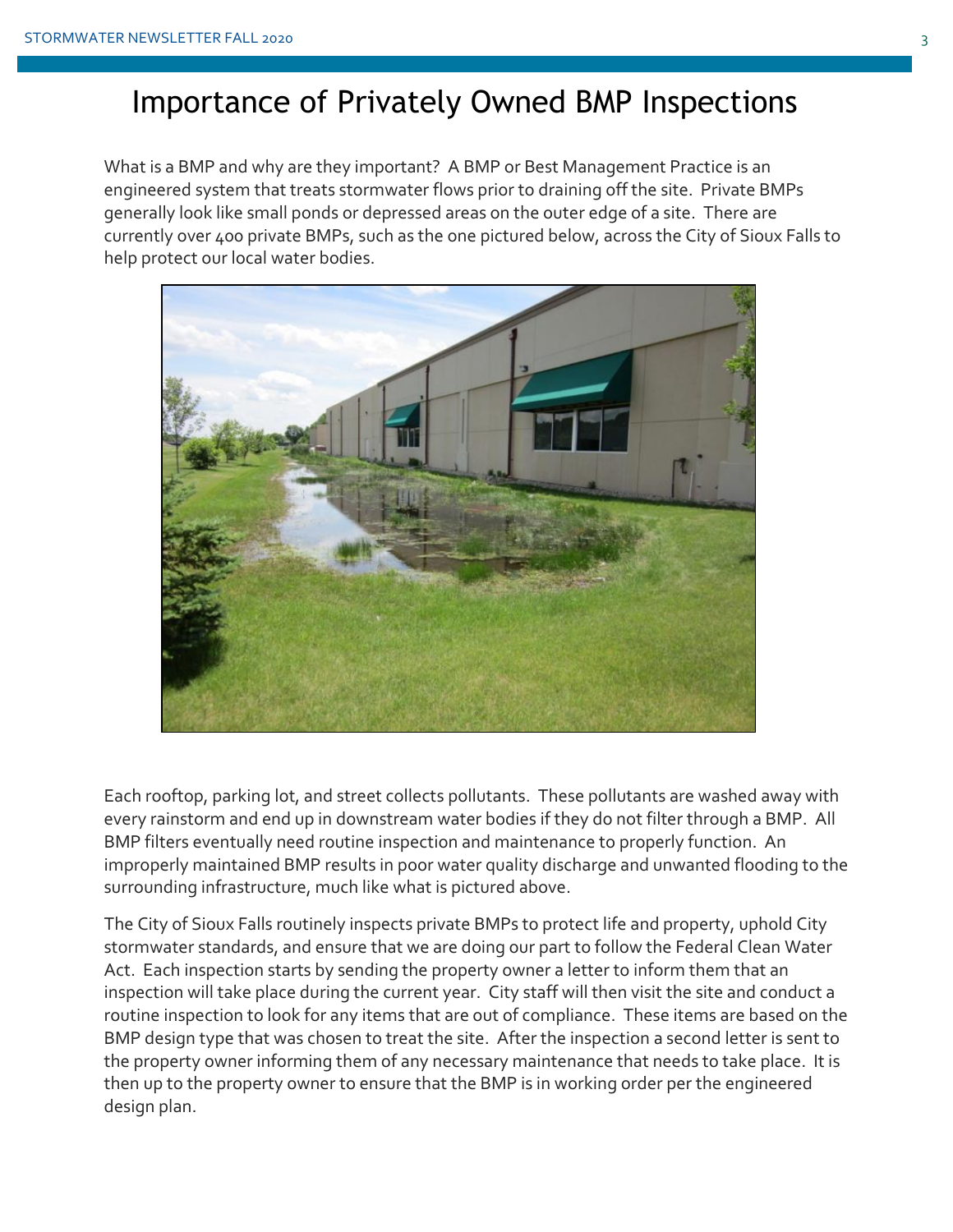# Successful ESCP Installations in Practice for 2020

**8 Avera Addiction Care Center th Street Bridge Rehabilitation**



A temporary access road was constructed and the slope was reinforced with large riprap, curtailing the possibility of erosion. Adding silt curtain as pictured helped to further contain any particulates.

**Warehouse at 800 E 60<sup>th</sup> ST N** W 85<sup>th</sup> Street Project



Proper hydro-mulch coverage in conjunction with good erosion control blanket installation helped to drastically reduce erosion on the pictured slope.



The pictured area had been seeded and is pictured here with good establishment. Having the horseshoe filter in place as pictured was an easy way for this site to remain compliant while waiting for vegetative establishment.



This photo highlights the often overlooked importance of properly functioning inlet protection. The protection used here allowed for a good amount of sediment deposition while continuing to drain the area.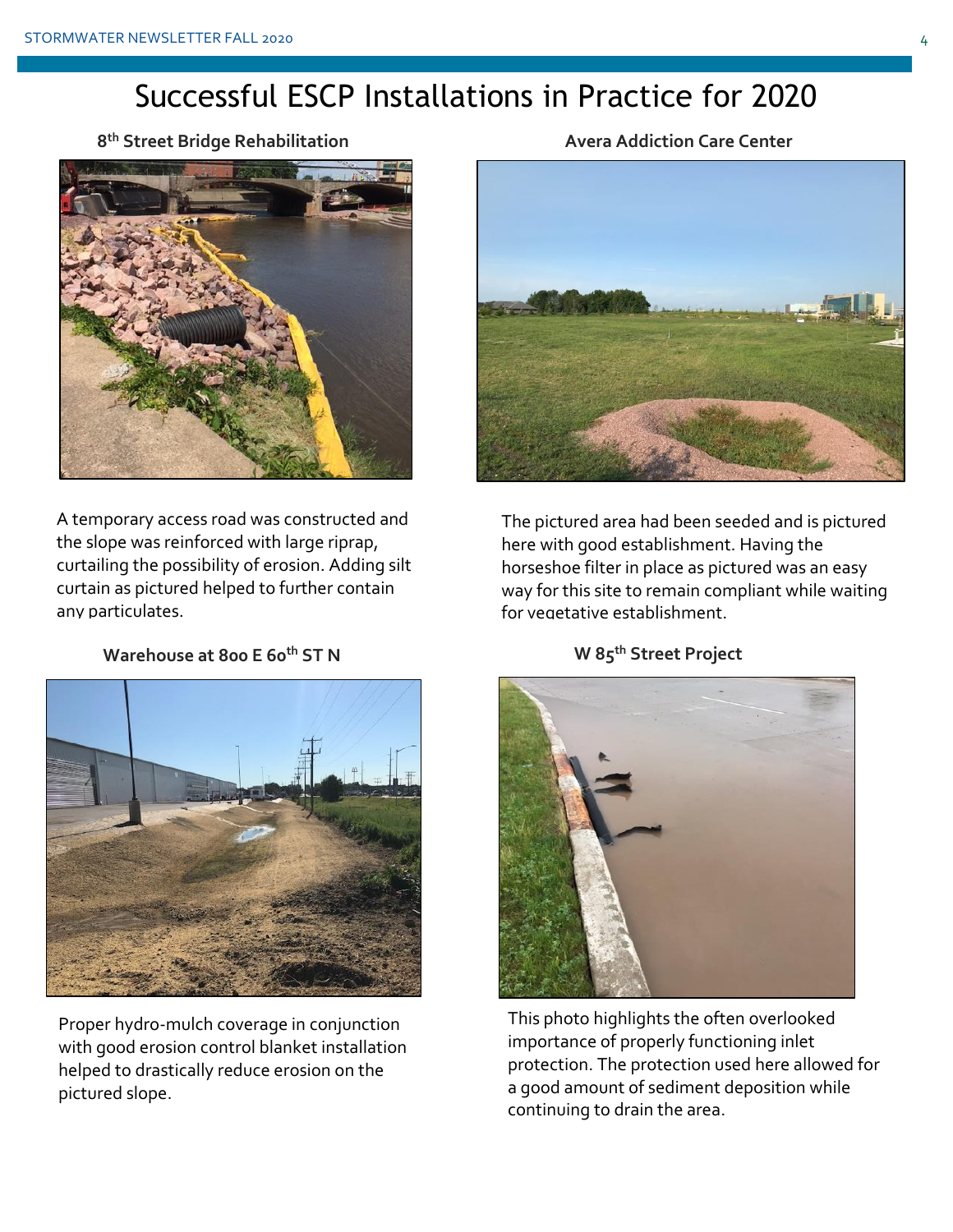# Importance of Minimum Ground Elevations (MGE)

The MGE or Minimum Ground Elevation is the top of black dirt under the grass or the top of landscape material at the lowest exposed part of the structure. The MGE is the benchmark to ensure proper drainage away from the structure. As shown in the graphic below, current building codes require the grade away from the MGE to fall at least 6 inches in the first 10 feet.

The MGE is included on the grading plan which also includes drainage flow paths for each lot. In residential developments, the MGE helps set the conveyance along the backyards and between the homes. If the home is adjacent to a detention pond or drainage way, the MGE shall be 2 feet above the overflow elevation or 100-year design storm elevation (whichever is higher). Overflow from street drainage is also a concern, but if the home is constructed at the MGE the embankment should not obstruct this flow.

Please review the grading plan to ensure the structure is constructed at or above the Minimum Ground Elevation.



# Don't Forget About Dust Control!

Dry years bring a longing for rain and the wonderful freshness it adds to the air. These years also bring the possibility for dust formation to become a larger concern in regard to a development's SWPPP. Due to the length of the dry period this summer and fall, many situations similar to what is depicted on the next page played out. At times this year, dust and its deposition off site became a more common form sediment loss than typical stormwater runoff.

Dust control is expected to be undertaken when conditions exist promoting dust generation. The most widespread approach for tackling dust generation on larger sites is regular watering of common areas of travel for heavy machinery. These areas typically include hauling routes on site and areas of active grading/scraping.

Other important practices to note should be familiar to most in the Midwest. When planning to leave an area of the site untouched for a week or two, it is wise to consider ripping the ground and roughening the surface. This practice helps reduce the erosive force of wind at the soil's surface. Another important way to avoid unnecessary dust formation involves proper phasing of operations. If an area has reached final grade it is wise to apply black dirt, roughen it, and ready the area for seeding promptly. This is wise to keep the project moving forward and for reducing erosion from the forces of both wind and water. Following these tips could mean the difference between a clean and compliant site and a site creating issues similar to what is pictured on the next page.